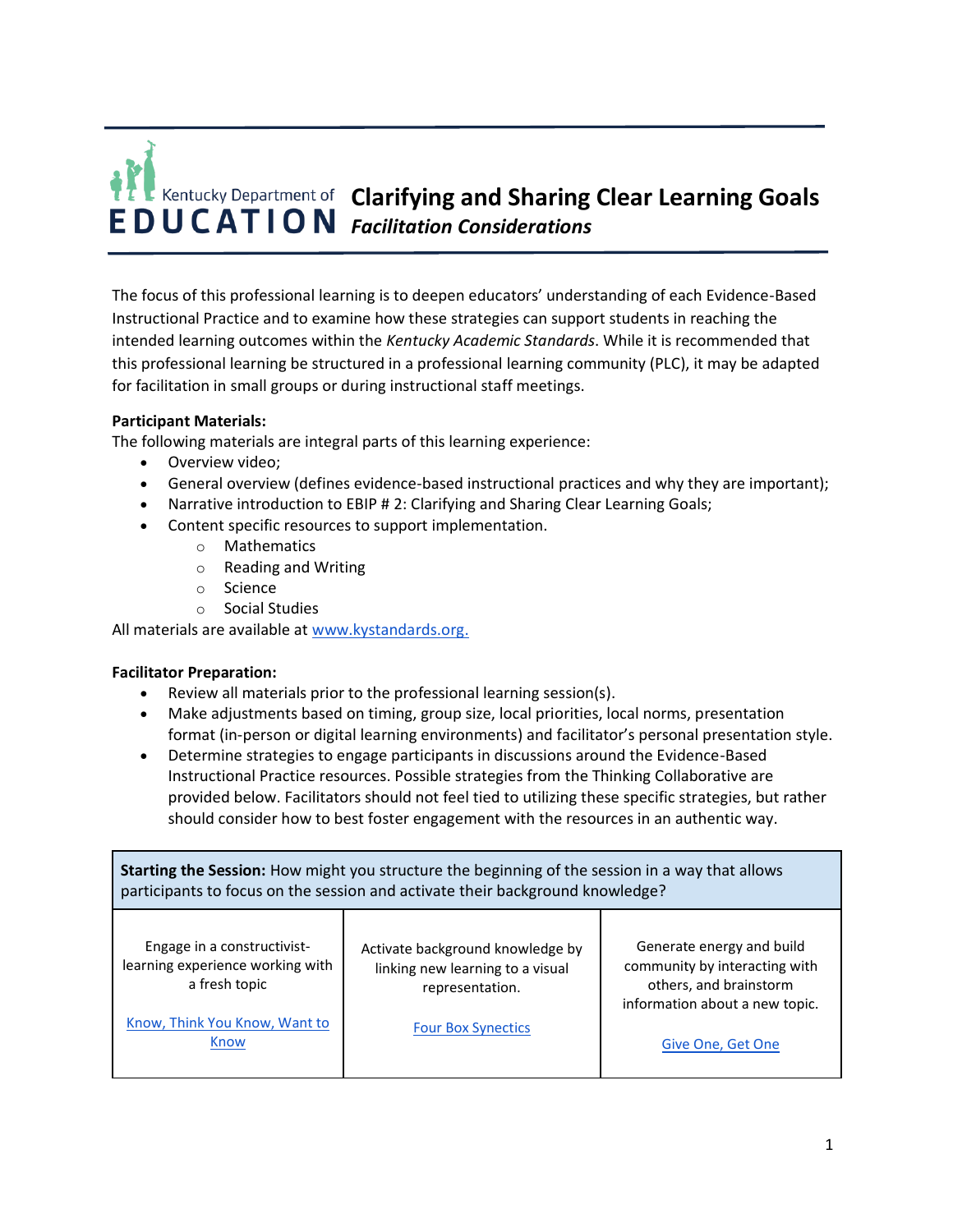| <b>Engaging in the Resources:</b> How might you structure opportunities for participants to engage with the<br>resources? For example, will there be time for participants to read and process information independently, or<br>will participants engage in the resources collectively? How will the whole group process the new information? |                                                                                             |                                                                                                                    |  |
|-----------------------------------------------------------------------------------------------------------------------------------------------------------------------------------------------------------------------------------------------------------------------------------------------------------------------------------------------|---------------------------------------------------------------------------------------------|--------------------------------------------------------------------------------------------------------------------|--|
| Select, interpret, explain,<br>synthesize text.<br><b>Text Rendering</b>                                                                                                                                                                                                                                                                      | Prime the pump for full group<br>conversation.<br>First Turn, Last Turn                     | Acquire, summarize and communicate<br>information collaboratively.<br>Jigsaw Carousel                              |  |
| Engage in a constructivist-learning<br>experience working with a fresh<br>topic<br>Know, Think You Know, Want to<br>Know                                                                                                                                                                                                                      | Deepen understanding of<br>concepts through a structured<br>dialogue.<br>Delve and Dialogue | Select and interpret information as it<br>relates to individuals and the whole<br>group.<br><b>Focused Reading</b> |  |

**Closing the Session:** How might you structure opportunities for participants to prioritize "next steps" moving forward? How will participants reflect throughout each session? Is there a common idea of "next steps" or is each individual proceeding independently? Is more time needed in the future for additional learning around this topic or to explore related ideas?

Clarify the what, why and how of next steps

Interdependently synthesize information.

Members reflect on content and connect to their own work.

Content Check

 $5 - 3 - 1$ 

**Stoplight** 

# **Possible Educator Self Reflection Questions:**

Below is a list of possible reflection questions facilitators may use to help participants process their learning and begin to think about next steps. These questions may be used to stop and reflect throughout or at the end of the session. Facilitators do not have to use all reflection questions, may allow for participant choice, or may choose those questions that best meet the needs of the group and the local context.

Questions for teacher self-reflection related to **brain research and the need for clear learning goals:**

- Why is it important to provide clarity to my students? How does this support their learning?
- What strategies or approaches do I currently use to provide clarity to students learning? Is there anything I might want to shift about my current approach?
- How do I utilize formative assessment practices in a way that highlights student knowledge rather than deficit knowledge? Is there anything I might want to shift about my current approach?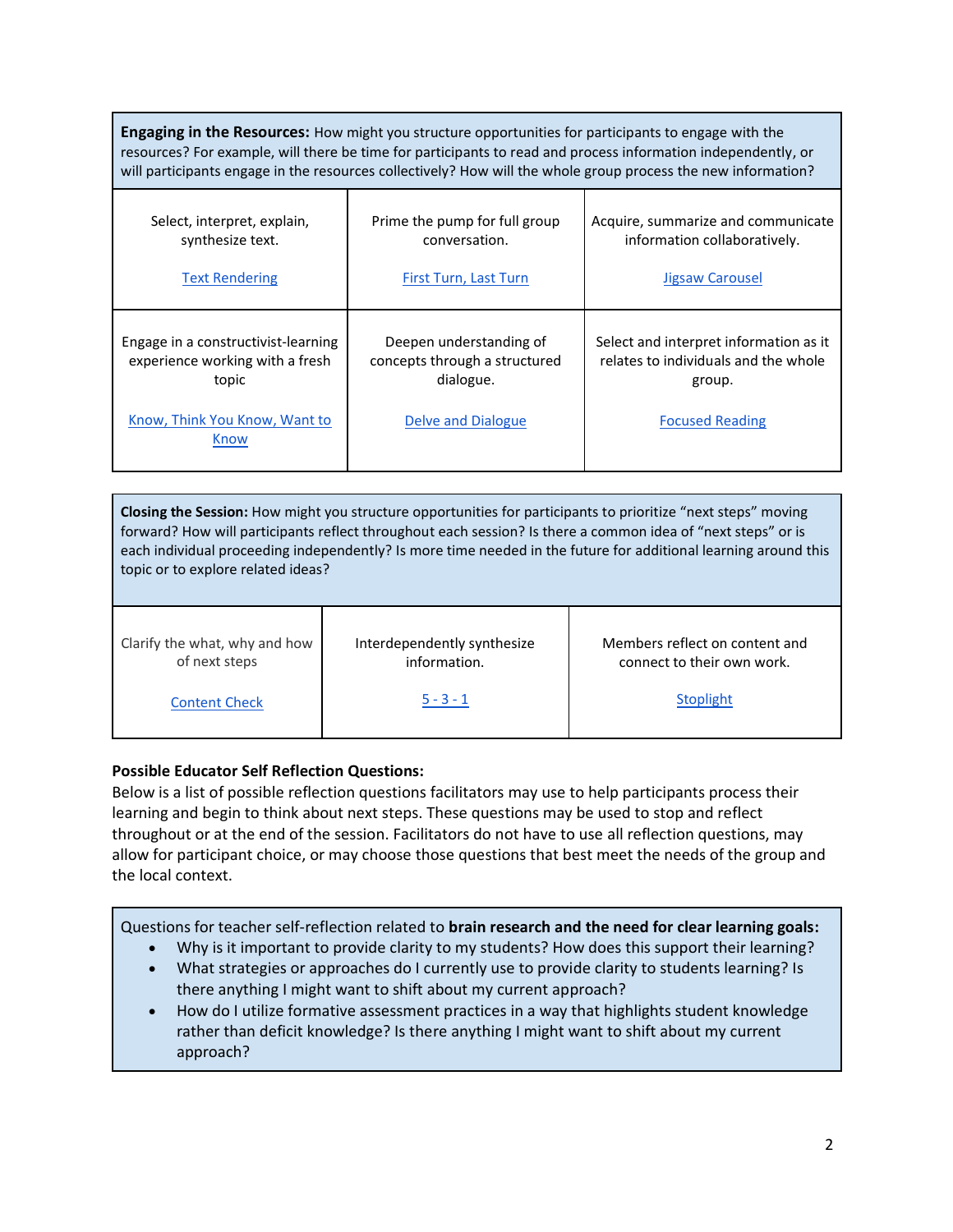Questions for teacher self-reflection related to **starting with teacher clarity:**

- How do I (or my team/PLC) currently utilize the components within the Kentucky Academic Standards documents to gain greater clarity on my grade-level standards? How might I (or my team/PLC) utilize the Breaking Down a Standard Protocol to support our understanding of grade-level standards?
- What steps am I taking to engage students in the practices of the content area as they are learning?
- Have I (or my team/PLC) reflected on common preconceptions, misconceptions and challenges/confusions that might arise for my students?  How might I (or my team/PLC) utilize the supports embedded within the KAS documents and the Breaking Down a Standard Protocol to identify and plan for addressing these issues?
- How deep is my understanding of how the content standards are connected within and across grade levels (progressions/coherence/vertical alignment)?
- How might I (or my team/PLC) organize my grade-level standards into units around big ideas and/or questions to help deepen student understanding and engagement with the content in a more meaningful, relevant way?

Questions for teacher self-reflection related to **establishing student clarity:**

- How do I currently support my students in answering the three clarity questions: (1) What am I learning? (2) Why am I learning it? and (3) How will I know I have learned it? Is there anything I might want to shift about my current approach?
- How might I support students in working through questions, tasks, texts, and/or problems without taking the thinking away from them?
- What approaches or strategies do I currently use to help students understand the relevance of their learning? Is there anything I might want to shift about my current approach?

Questions for teacher self-reflection related to **developing student understanding of the learning goals and success criteria:**

- What process do I use when designing learning experiences to support students in reaching the learning goal? Is there anything I might want to shift about my current approach?
- How do I embed instructional routines to support students in using the success criteria to selfassess their progress toward the learning goal? Is there anything I might want to shift about my current approach?
- How can I help students recognize the things they do and say are evidence of their learning? How can I support students in making their ideas visible and public?
- How might I use samples of student work in my classroom to support students in understanding what success looks like and where they are in their own learning?

## Questions for **co-constructing success criteria:**

• Based on the complexity of the learning goal(s) and the time spent in class working towards those goals, how do I determine when it might be appropriate to co-construct success criteria with my students? Is there anything I might want to shift about my current approach?